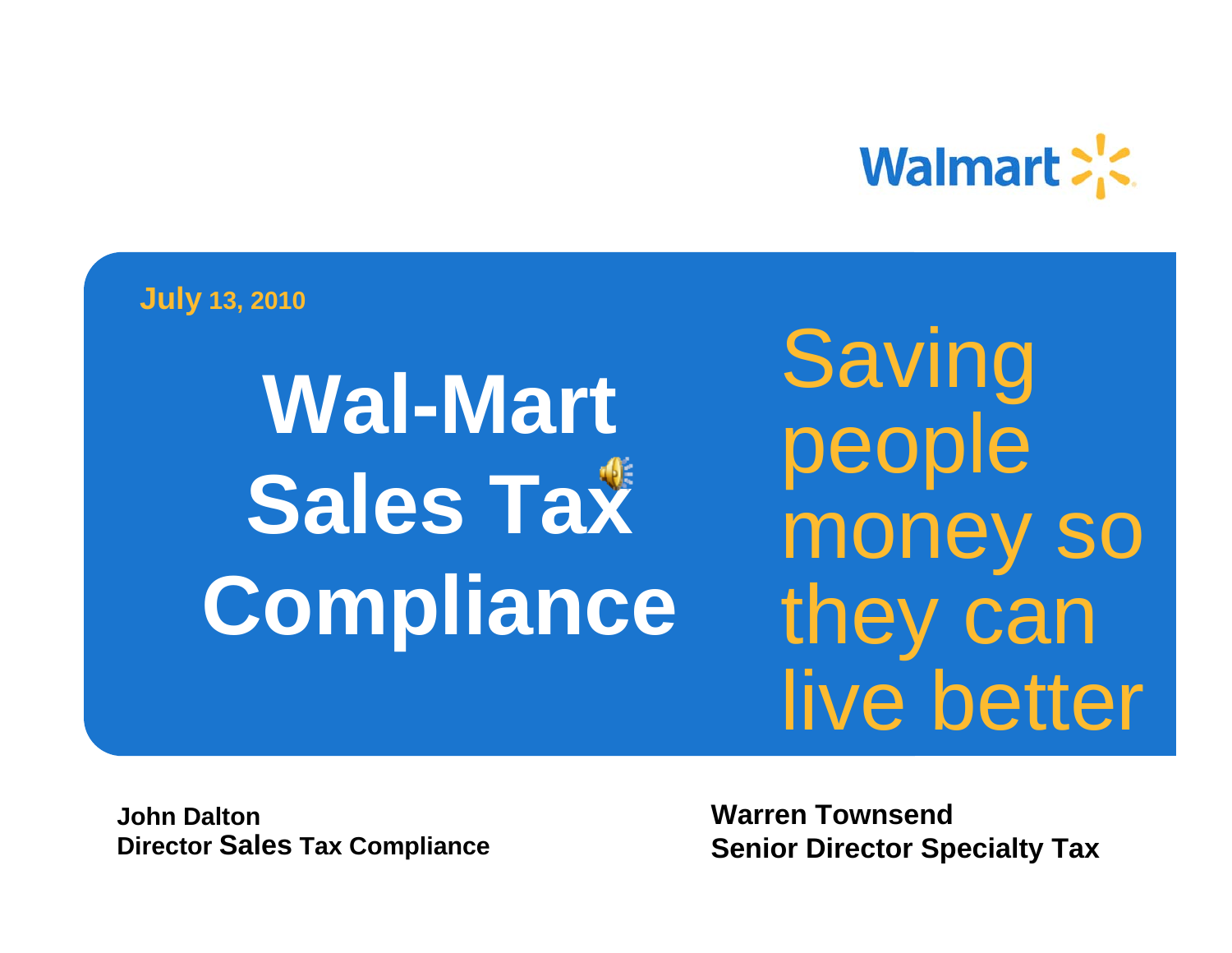#### **Wal-Mart A Good Corporate Citizen**



| <b>SEATA</b><br><b>State</b> | <b>Sales Tax</b><br><b>Collections</b><br>FYE 01/31/10 | <b>Associates</b><br><b>Employed in</b><br><b>State</b> |
|------------------------------|--------------------------------------------------------|---------------------------------------------------------|
| Alabama                      | \$579.2 million                                        | 37,583                                                  |
| <b>Arkansas</b>              | \$375.7 million                                        | 47,108                                                  |
| <b>Florida</b>               | \$765.4 million                                        | 90,259                                                  |
| Georgia                      | \$506.7 million                                        | 52,545                                                  |
| Kentucky                     | \$246.0 million                                        | 32,175                                                  |
| Louisiana                    | \$495.4 million                                        | 35,348                                                  |
| Mississippi                  | \$285.8 million                                        | 24,518                                                  |

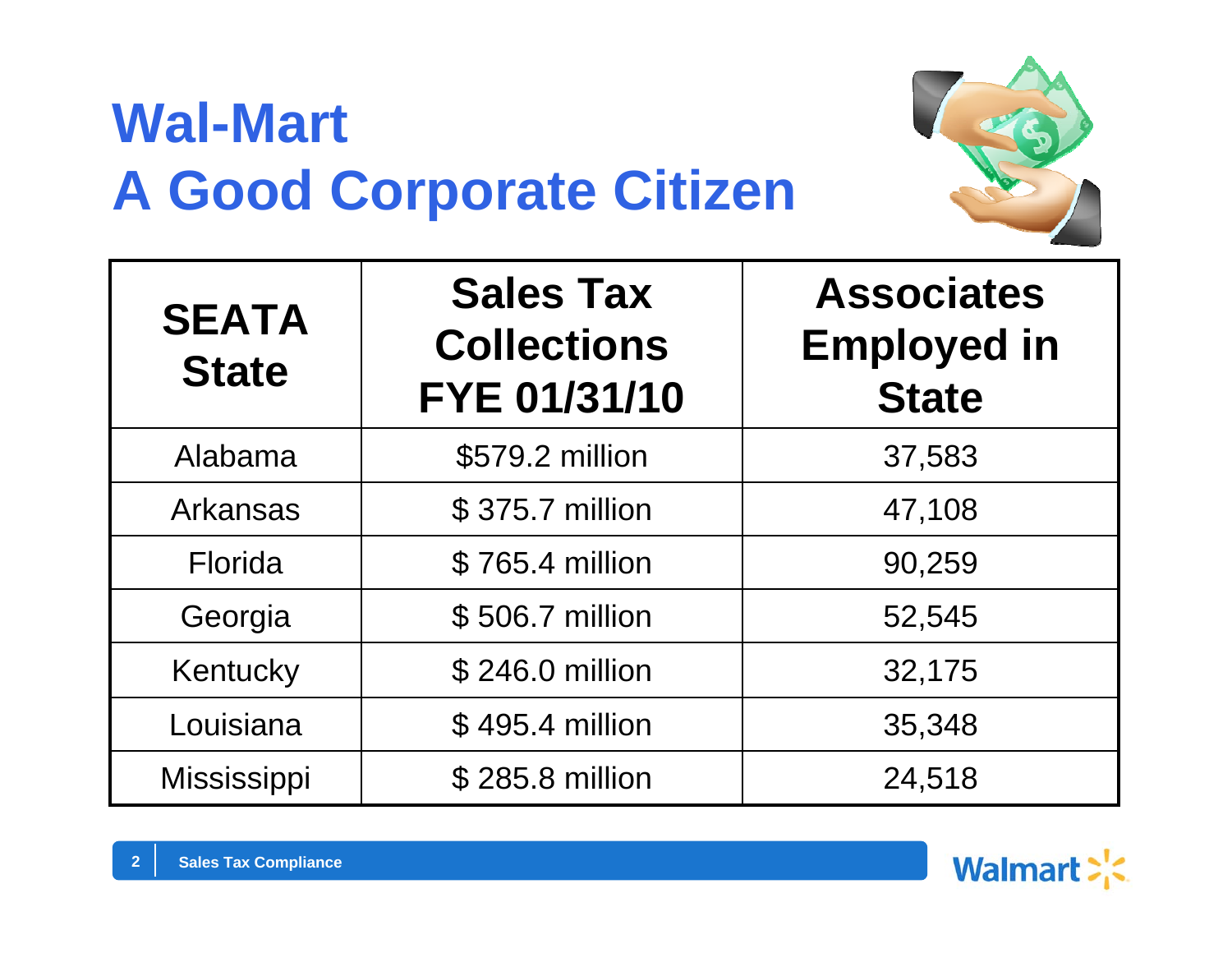#### **Wal-Mart A Good Corporate Citizen**



| <b>SEATA</b><br><b>State</b> | <b>Sales Tax</b><br><b>Collections</b><br>FYE 01/31/10 | <b>Associates</b><br><b>Employed in</b><br><b>State</b> |
|------------------------------|--------------------------------------------------------|---------------------------------------------------------|
| <b>North Carolina</b>        | \$542.3 million                                        | 51,587                                                  |
| <b>South Carolina</b>        | \$244.6 million                                        | 27,636                                                  |
| <b>Tennessee</b>             | \$663.1 million                                        | 40,621                                                  |
| Virginia                     | \$281.5 million                                        | 39,060                                                  |
| <b>West Virginia</b>         | \$126.8 million                                        | 12,255                                                  |
| Total                        | 5.1 billion<br>$\mathfrak{F}$                          | 490,695                                                 |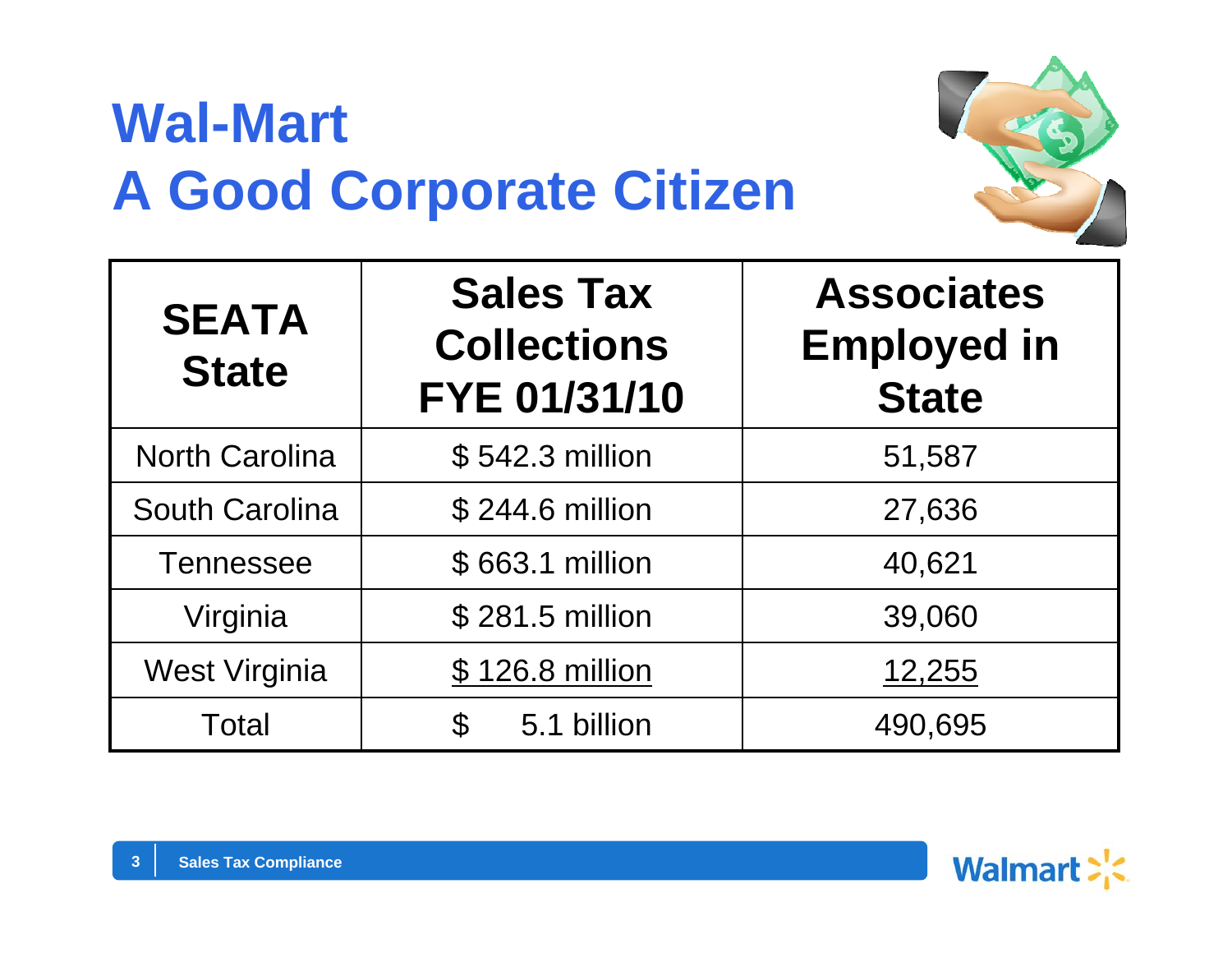# **Today's presentation is dedicated to . . . .**

**Three types of people:** 1. Those who make it happen! 2. Those who watch it happen! 3. Those who wonder –what happened?



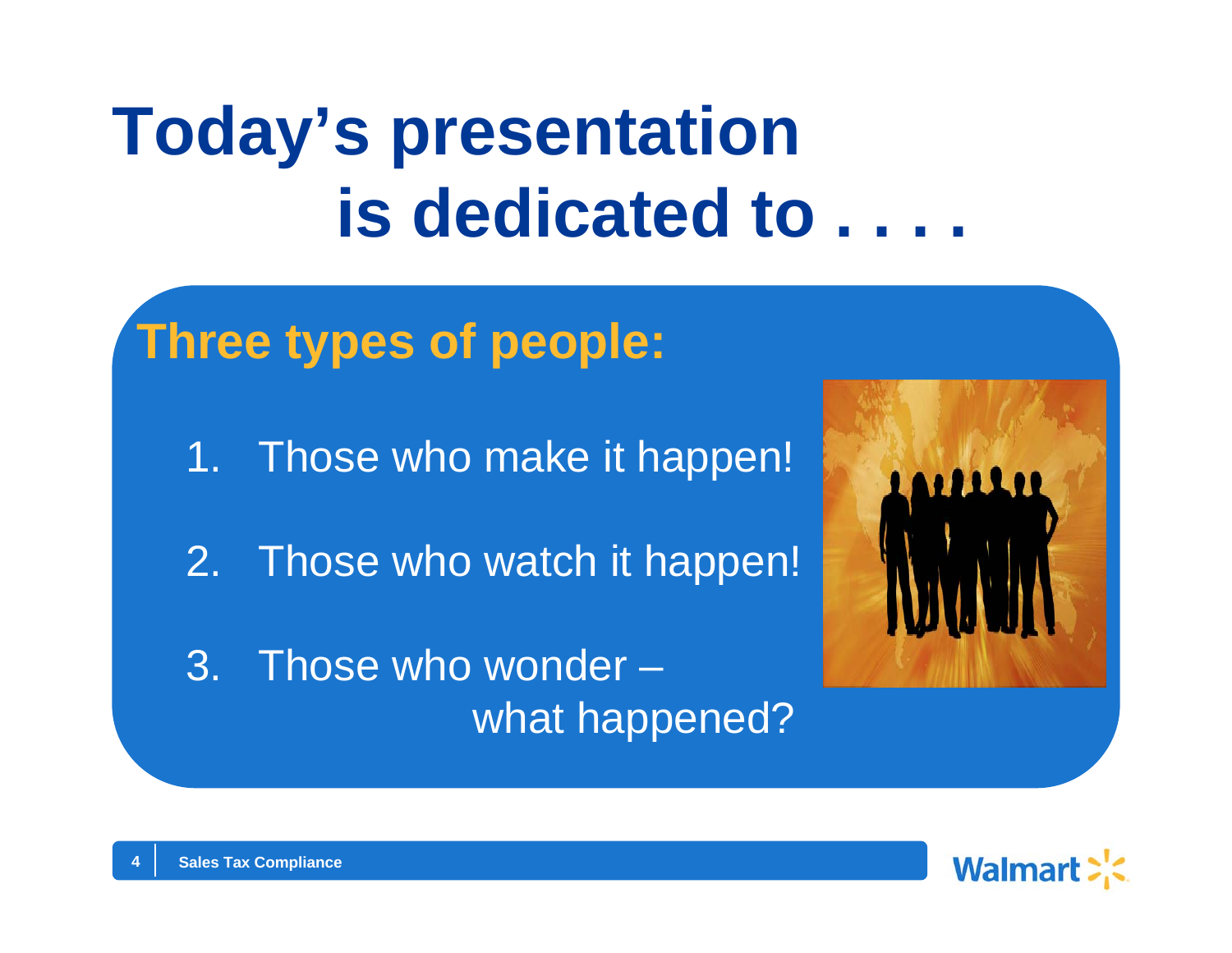# **Key Issues in Sales Tax Compliance**

1. Tax Rates

2. Taxability of Items

3. Tax Free Holidays

4. Return Preparation



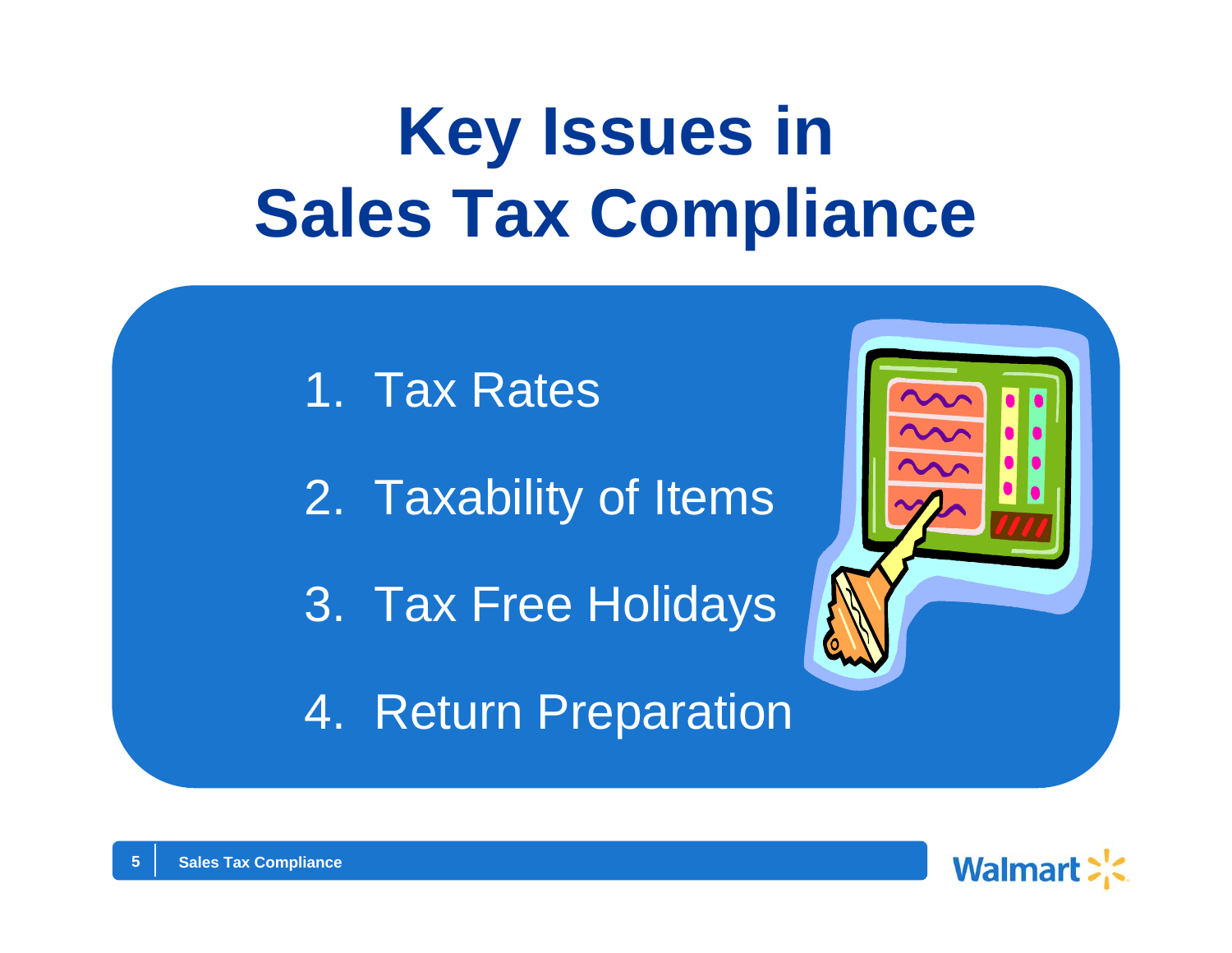#### **Rates**

参 Nationwide Business – 7,600 rates

- **Specific Store/Club issues**
- Rate Notifications – State, City, County changes CCH, state websites, occasionally post cards
- **Annexation by a city** Information follow-up
- **Stores split by two counties** i. e., North Carolina food tax
- Native American Reservations Tribe and State
- Wal-Mart.com Destination Sales



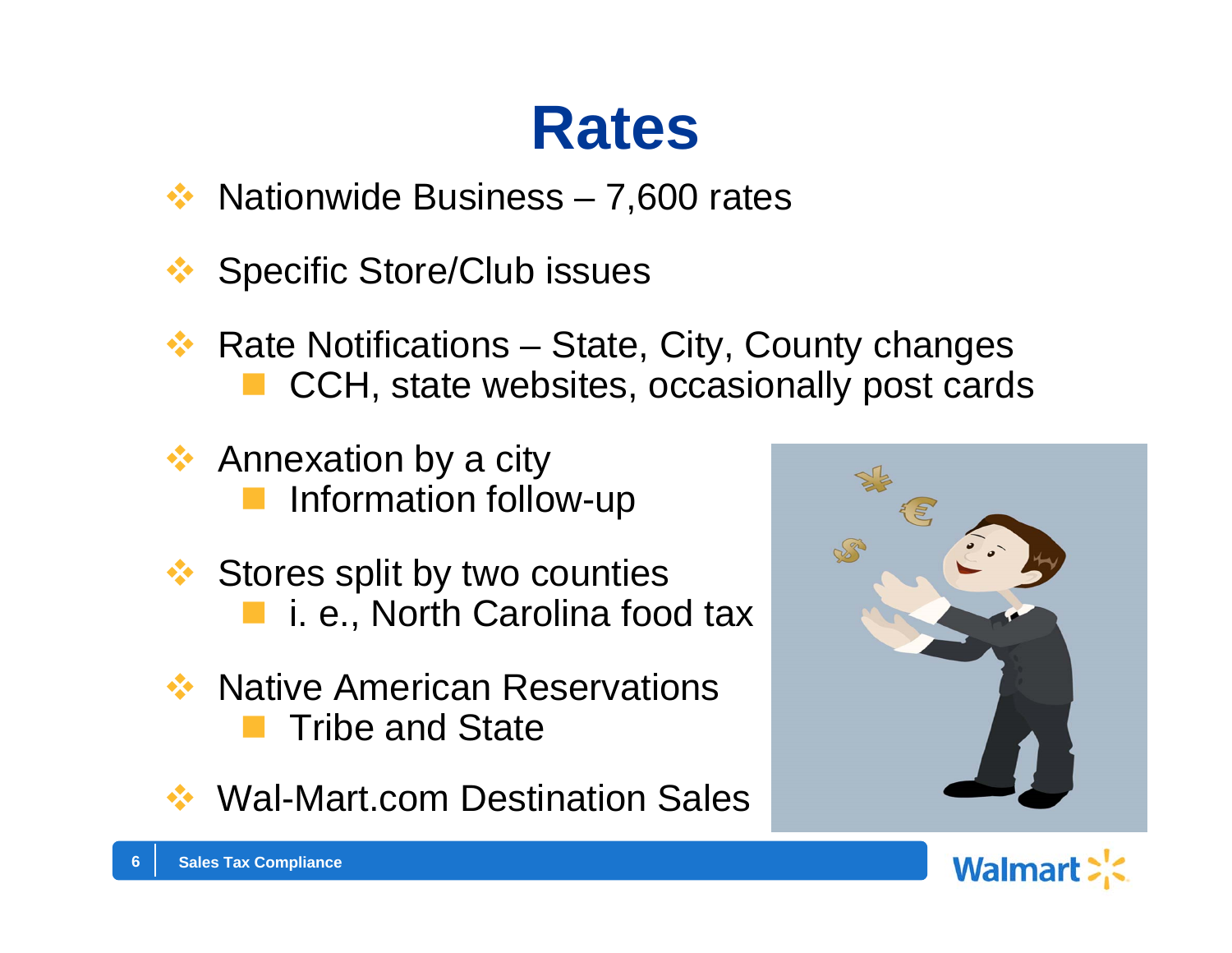## **What's so hard about a Rate?**



 January & July changes are usually more active kan<br>Kabupatèn Usually at least 400 stores affected



8,359 yearly rate changes



- p. General rate (State, County, City)
- Food rate (portion of State, County, City)
- Prepared Food Rate (Little Rock 2%)
	- ✔ Donuts, Deli items, Snack Bar
- Alcohol rate (beer/wine)



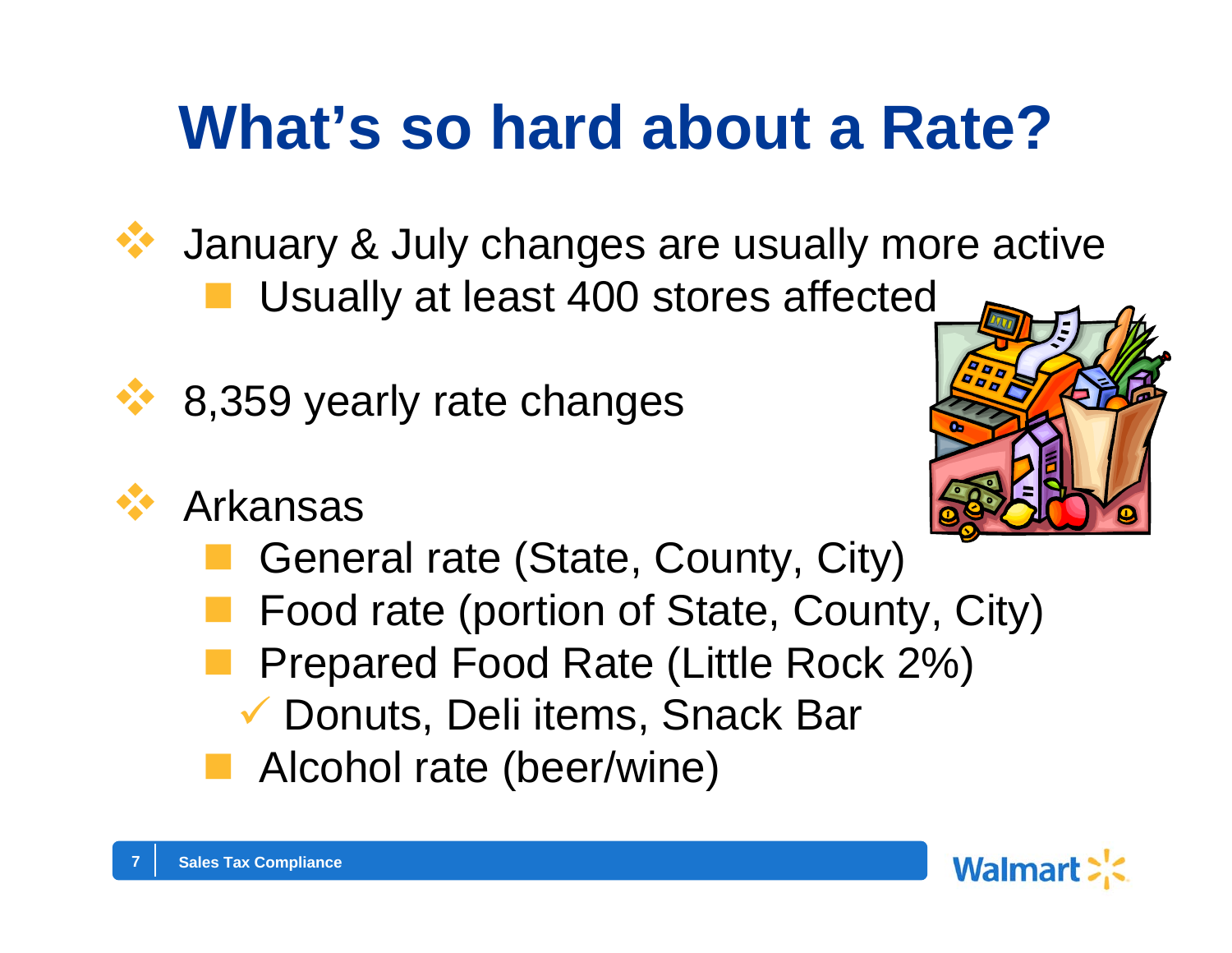### **Cash Register Tape**

**Walmar** 

**MANAGER ANGEL GUZMANWalmart**Save money. Live better.<br>
Walmart Walmart<br>
MANAGER ANGEL GUZMAN **( 479 ) 565 - 0274**

ST# 0124 OP# 00007173 TE# 28 TR# 09673

| TARE WEIGHT                      | $00.01$ 1b              |           |              |   |
|----------------------------------|-------------------------|-----------|--------------|---|
| BANANAS 000000004011KF           |                         |           |              |   |
| 1.31 LBS AT 1 FOR 0.49           |                         |           | 0.64 E       |   |
| ORG ROM HRTS 003260103115SF 2.98 |                         |           |              | E |
| 1 STRAWBERR 066529000118SF       |                         |           | 1.67         | E |
| 1 STRAWBERR 066529000118SF       |                         |           | 1.67         | E |
| 41/60 CKSHRM 068113118760SF      |                         |           | 5.00         | E |
| 41/60 CKSHRM 068113118760SF      |                         |           | 5.00         | E |
| TIPSTKTHINLG 020775900000SF      |                         |           | 11.22        | E |
| CASHIER AGE 04/08/1984           |                         |           |              |   |
| MGD LIGHT                        | 003410015256K           |           | 11.97        | S |
| LEMPPR ROTIS 020154200000S       |                         |           | 4.88         | Ε |
|                                  |                         |           | 4.66         | E |
| POTATO WEDGE 020828100000S       |                         |           | 1.96         | E |
| RED POT SAL 068113191693SF       |                         |           | 4.98         | F |
| K MWHIP 15  002100002693SF       |                         |           | 2.50         | E |
| CASHIER AGE 04/08/1984           |                         |           |              |   |
| CST RDG MERL 008693681504S       |                         |           | 5.47         | F |
| GRLC BRD 005963570250SF          |                         |           | 3.00         | Ε |
| GAS-X                            | 030043011718S           |           | 3.97         | P |
|                                  |                         |           | 8.98         | I |
| TYLENOL GEL 030045048850S        |                         |           | 5.97         | ŀ |
| ANTI-AGING                       | 007560960147S           |           | 5.97         | Ţ |
| OLAY BARSOAP 003700009889S       |                         |           | 2.48         | Ţ |
| HYDROCORTIZO 068113173220S       |                         |           | 4.94         | Į |
|                                  | WAS 2.28 YOU SAVED 0.28 |           |              |   |
| CANTALOUPE                       | 000000004050KF          |           | $2.00$ B     |   |
|                                  |                         | SUBTOTAL  | 101.91       |   |
|                                  | SALES TAX 1 7.500%      |           | 4.47         |   |
|                                  | SALES TAX 2 3.500%      |           | 1.48         |   |
|                                  | SALES TAX               | 4 2.000%  | 0.30         |   |
|                                  | SALES TAX 6 3.000%      |           | 0.16         |   |
|                                  | SALES TAX<br>7          | 1.000%    | 0.12         |   |
|                                  |                         | VISA TEND | 108.44       |   |
|                                  |                         |           | TOTAL 108.44 |   |
|                                  | CHANGE DUE              |           | 0.00         |   |
|                                  |                         |           |              |   |

06/04/10  $15:32:07$ 

Receipt Codes:  $A = Tax 1$  Only  $B = Tax 2 Only$  $P = Tax 1 & 24$  $R = Tax 1 & 6$  $S = Tax 1 & 27$ 

Sales Tax Rates:

Tax 1 = General Merchandise Rate

 $Tax 2 = Food Rate$ 

Tax 4 = Prepared Food Rate

Tax  $6 =$  Wine Rate

Tax 7 = Beer Rate

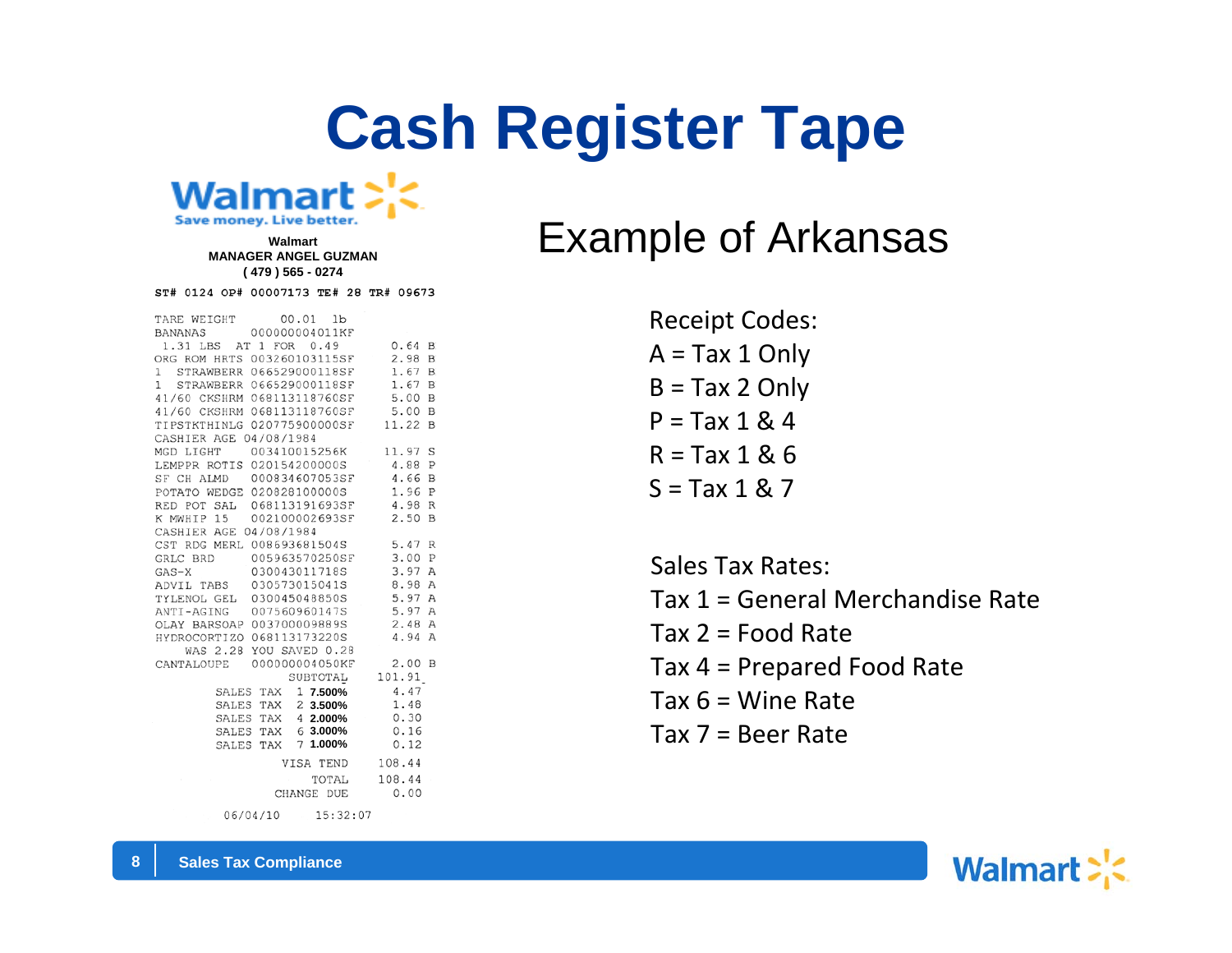#### **How do we insure rates are changed at the store? Automated**



Maintenance sent from Bentonville

 $\checkmark$  Smart System holds rate maintenance for two weeks

◆ Notification of changes to a store Guidance for midnight upload Automatic upload reboot midnight time stamp  $\checkmark$  Controller updates store



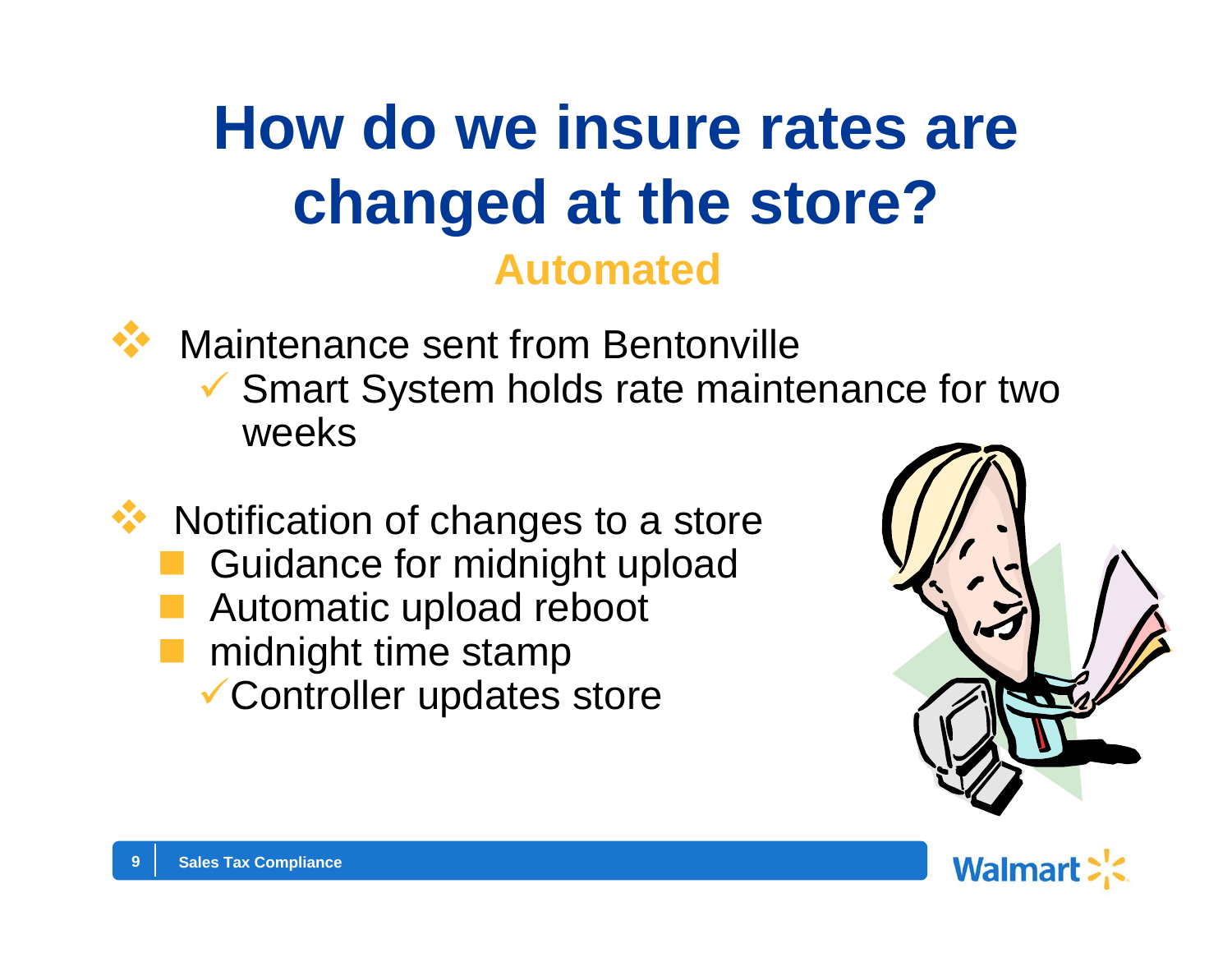## **How do we ensure rates are changed at the store?**

**Store Personnel**





 Looking for changes via email instructions from Bentonville



 If registers don't update Service Manager manually refreshes the registers

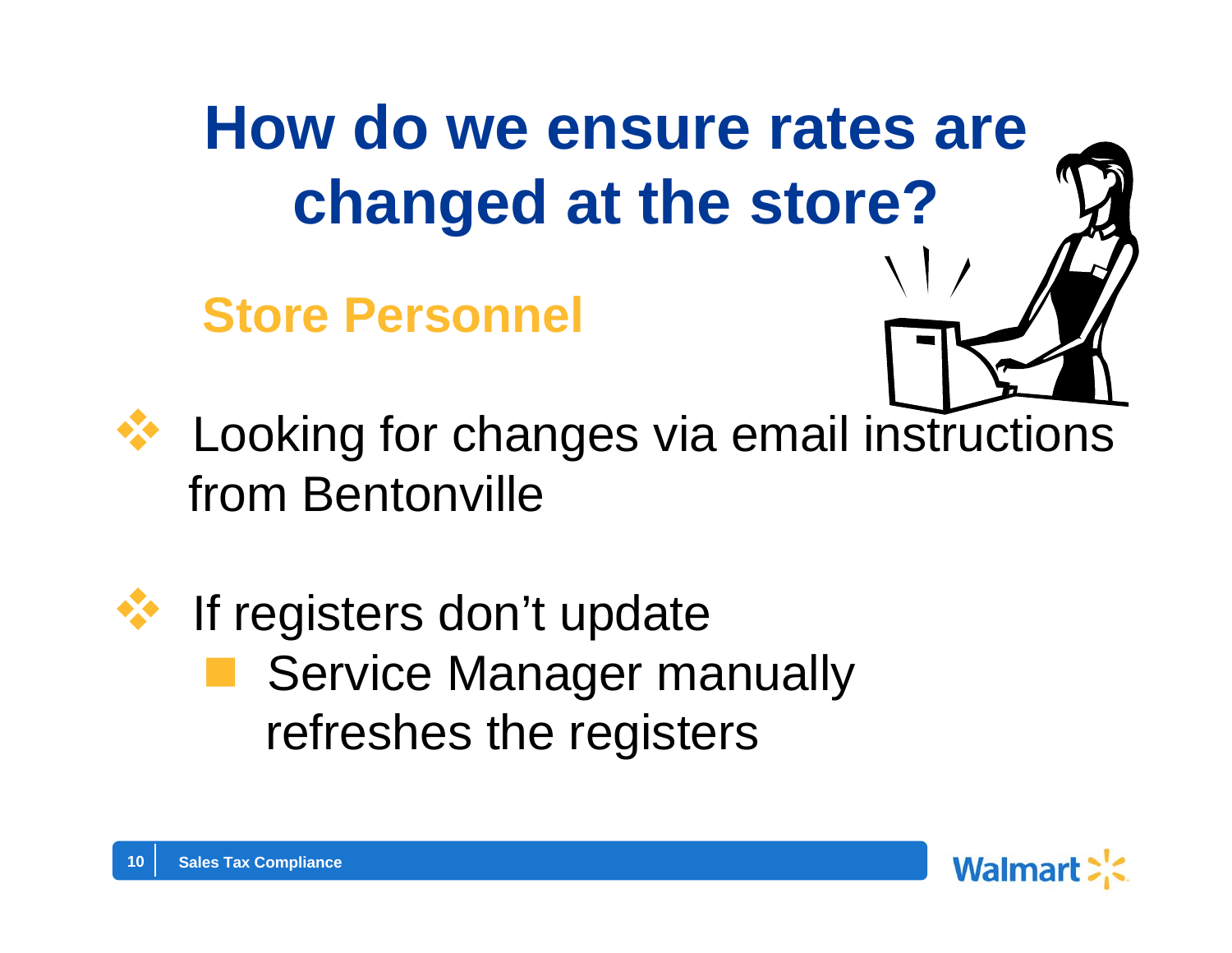## **How do we ensure rates are changed at the store?**



 Rate Change Reports run for every store in the state



- Manually review expected rates versus store controller
- **We Differences are resolved, manually updated** from Bentonville, within 15 minutes
- ◆ Wal-Mart Tax associates are in our offices from Bentonville 10:45 CST (11:45 EST) until all rates are confirmed (potentially 2:30 a.m. for west coast stores)

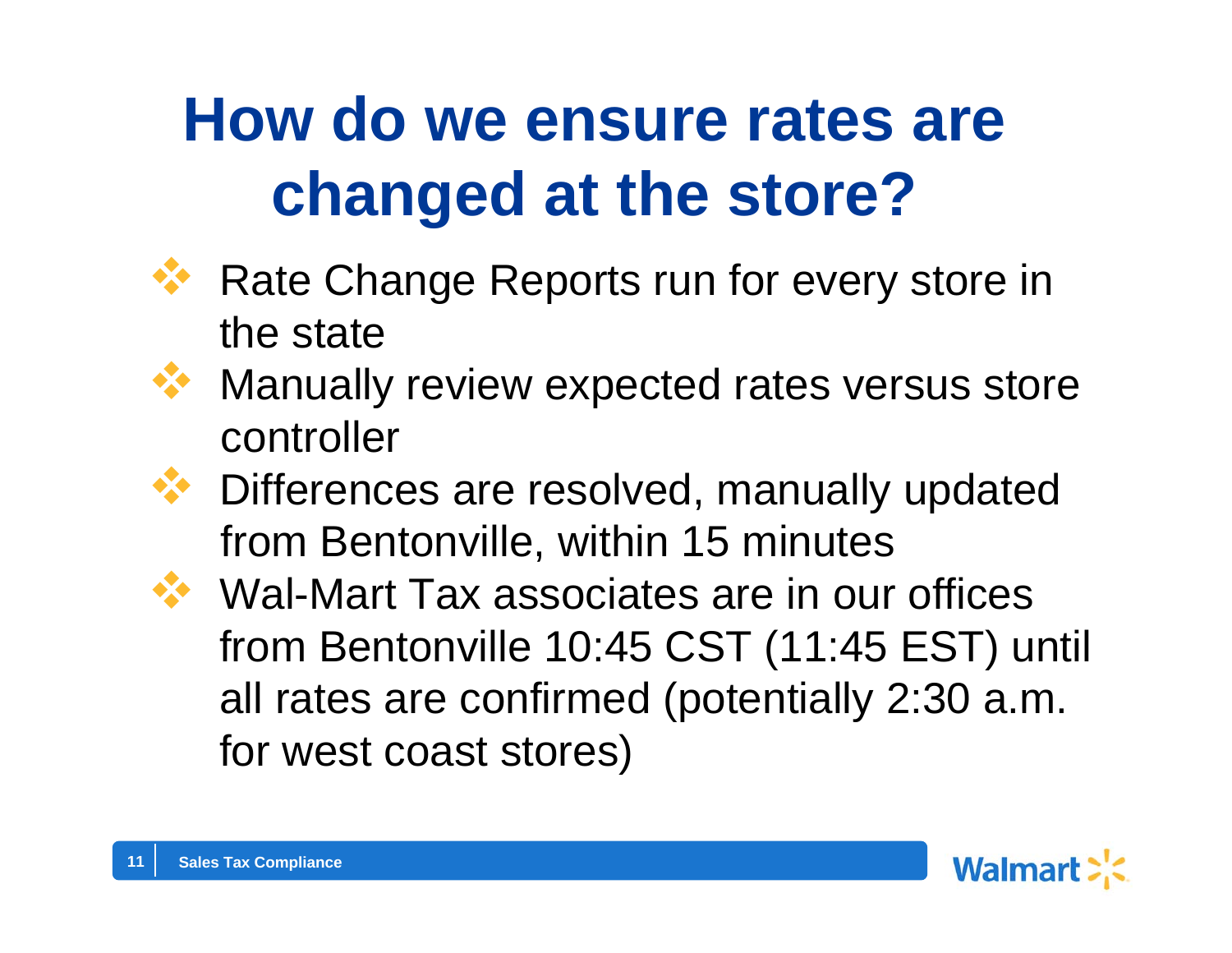# **Tax Free Holidays**



#### **Hurricane Preparedness**

#### **Energy Star**



#### **Firearms**



#### **Food Items**



#### **General Exempt**

Louisiana, Vermont Items exempt under set dollar threshold



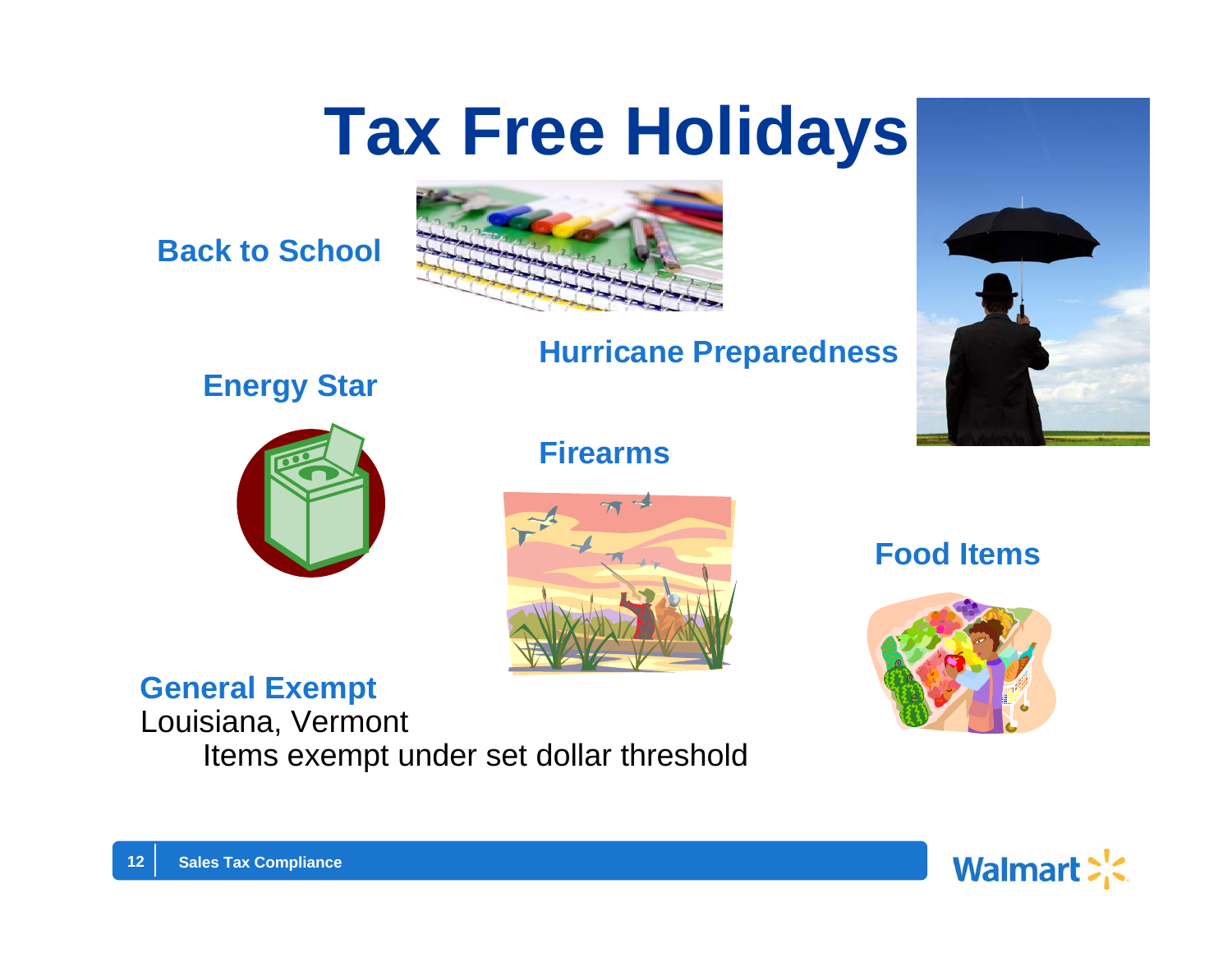## **Sales Tax Holiday Implementations**

Track legislation year round

#### Items –



- **Notify merchants of items included in holiday**
- Qualified items are segregated from General **Merchandise**
- Tax 1 category now becomes Tax10 category
- Rates –
	- Store Smart System at midnight, rate changes to zero
	- End of Holiday rate returns to Tax 10 category

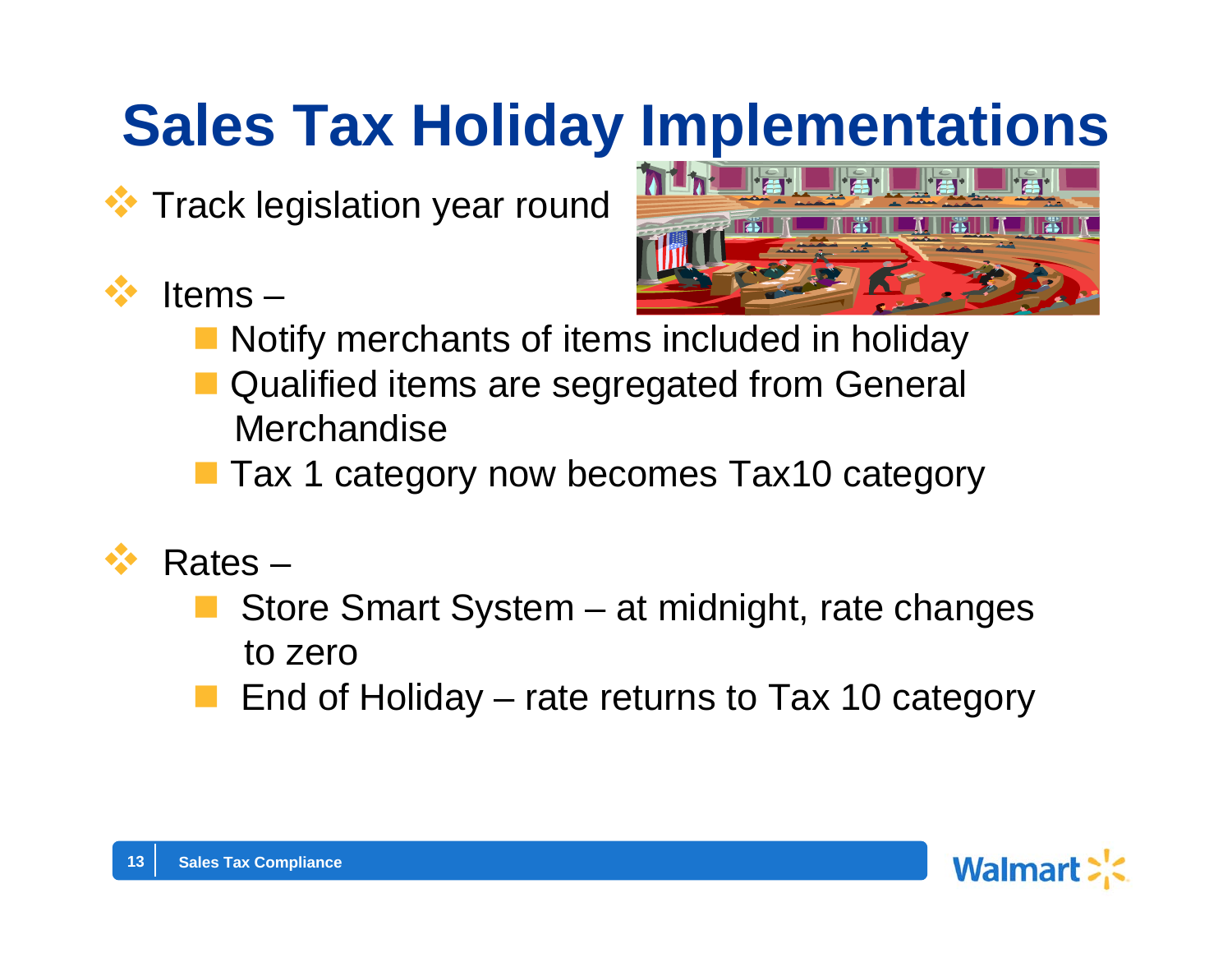#### **Difficulties with Sales Tax Holidays**

- Indentify items that qualify
	- Example: yellow highlighter may not be eligible for the school supply holiday



**Prepare for customer calls** 

Change tax when we should



- Stores have been provided documentation from state websites which include:
	- $\checkmark$  copies of the qualified items
	- $\checkmark$  State Department of Revenue telephone numbers

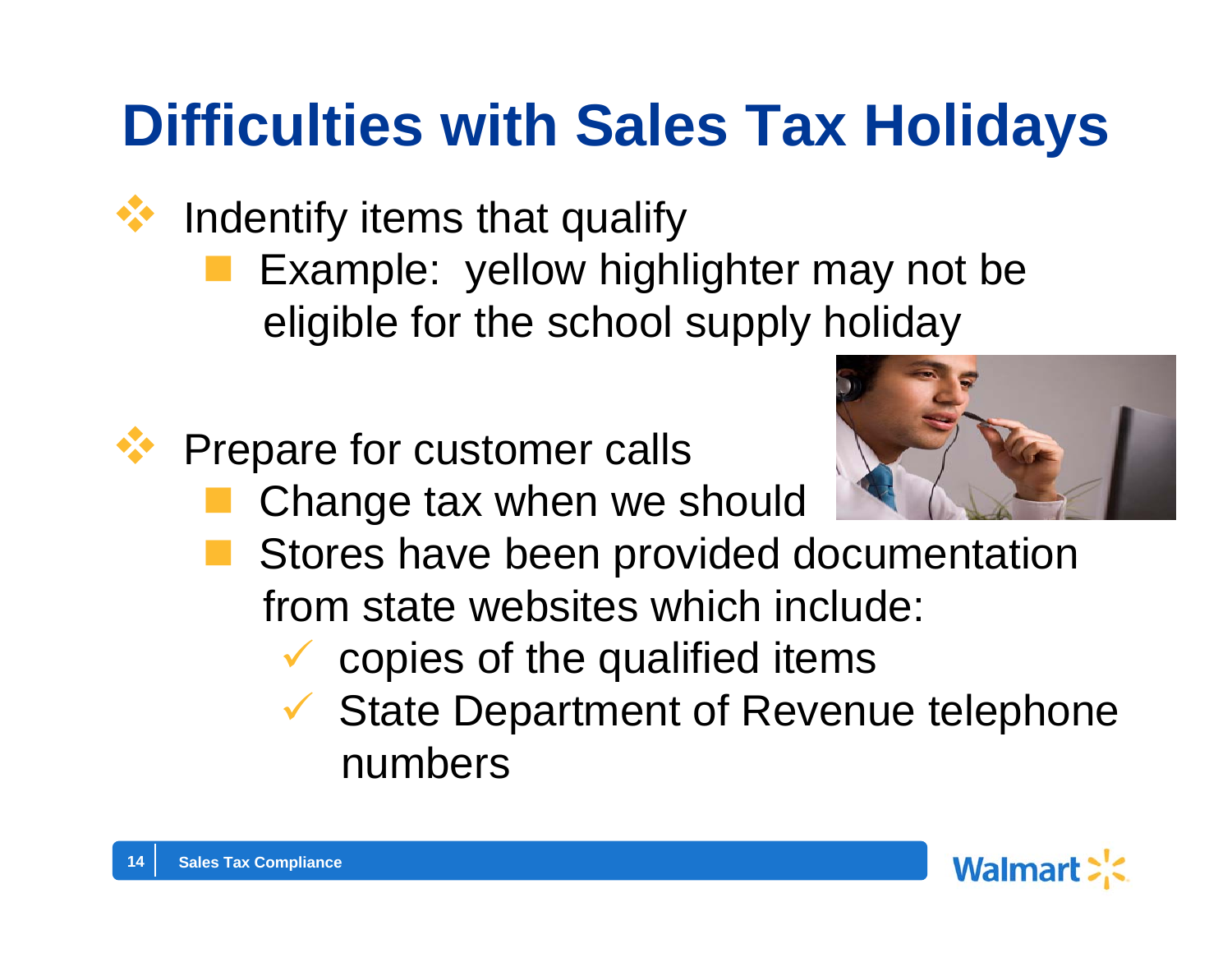## **Taxability of Items**

- Items in a Supercenter – 500,000 SKU's
- $\frac{1}{2}$ Items in a Sam's Club – 50,000 SKU's
- **EXX New Items each day** ■ 2,500 Wal-Mart ■ 500 Sam's Club
- $\bullet\bullet\bullet\bullet\bullet\bullet\bullet\bullet\bullet\bullet\bullet\bullet\bullet$  New Items assigned for year ended  $1/31/10-554,427$
- \*\* Tax Flag Staffing: 5 associates
- Request letter opinions on gray areas

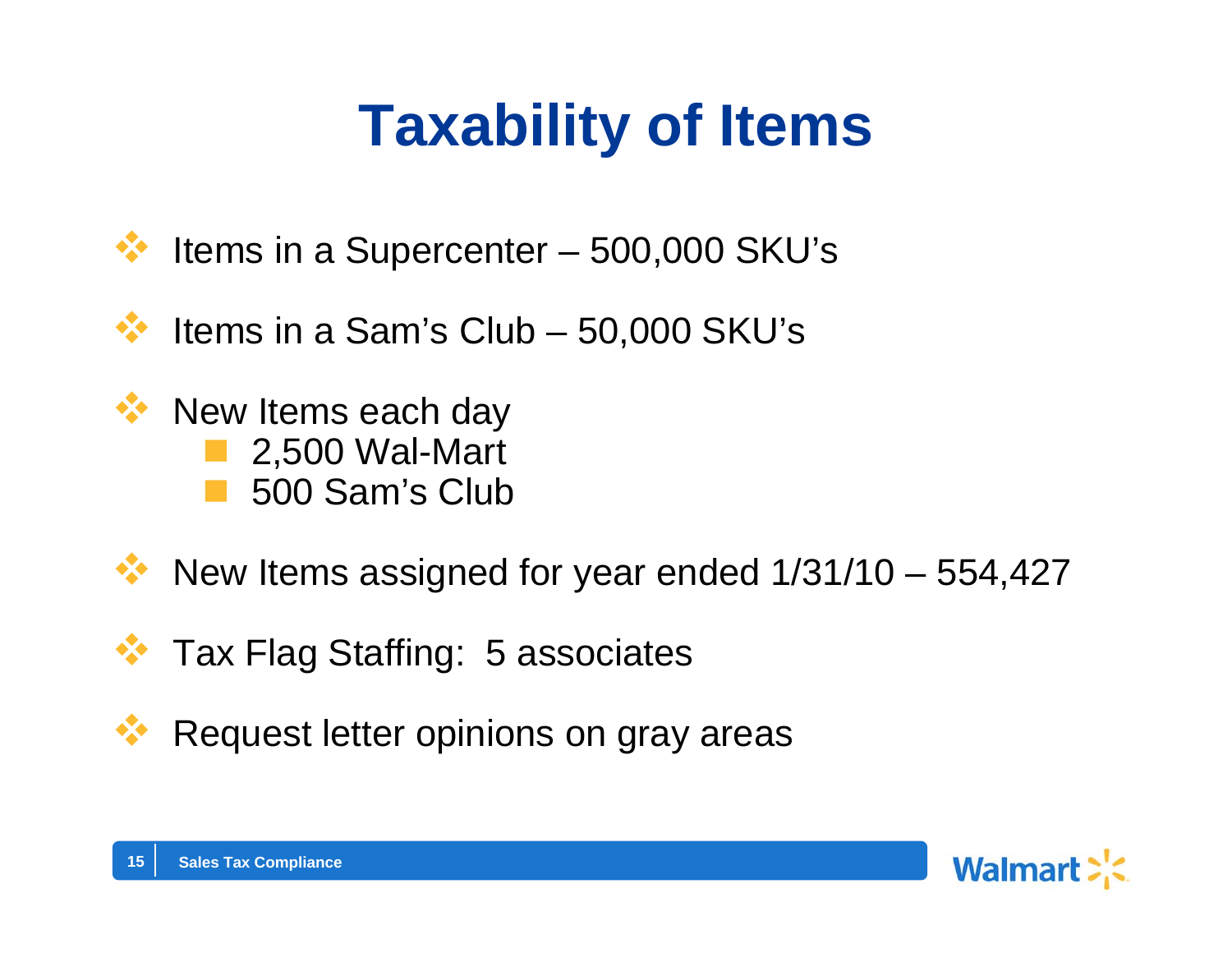### **Key is Uniform Definitions**

- **★ AR, GA, KY, TN, NC By Streamline** definitions
- $\div$  Colorado state/city have exact statues, but define food differently
- **❖ Streamline Matrix ULTARIAN SOFT Drinks** ■ Candy / Food **RX/OTC** ■ Clothing / Accessories



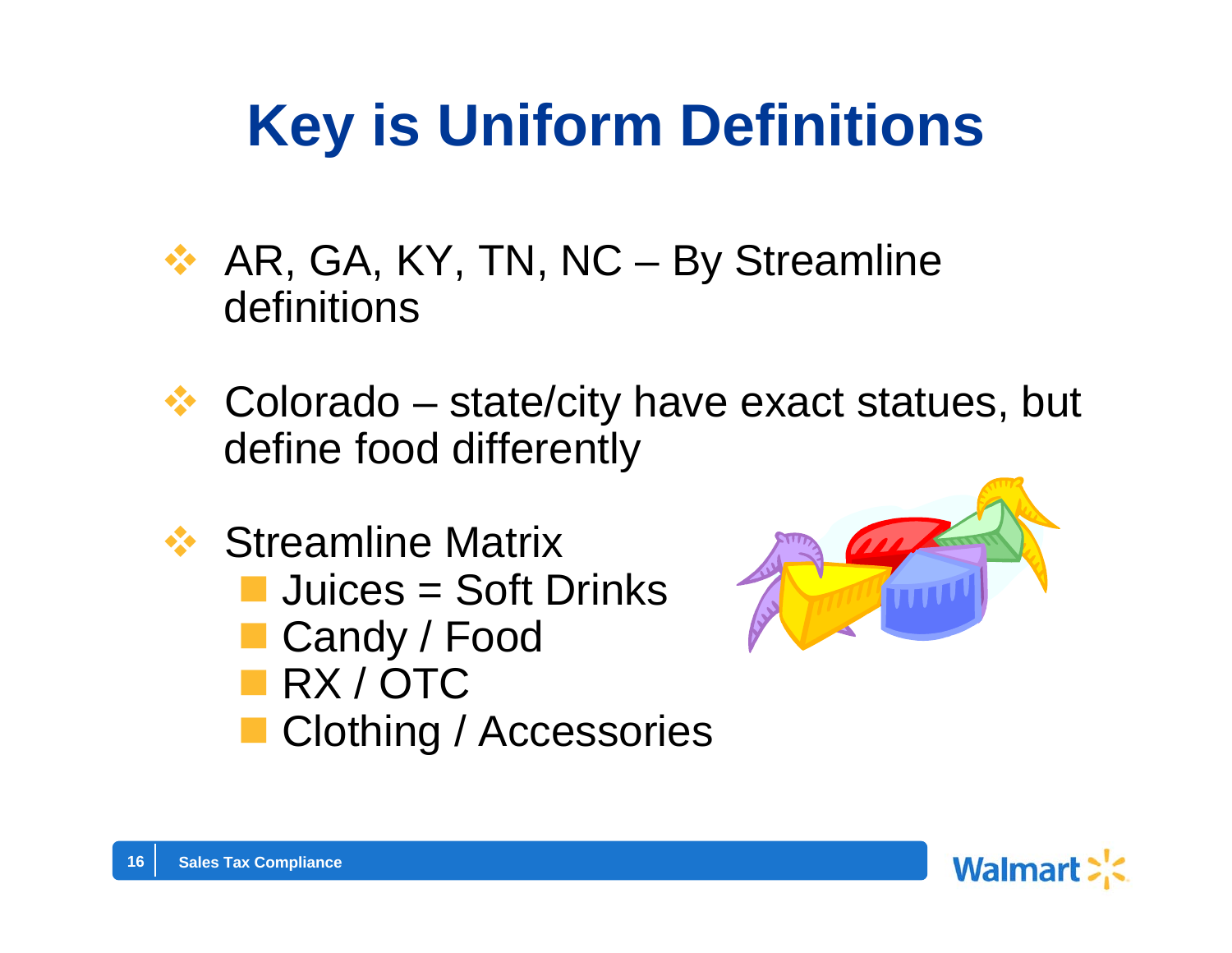### **Taxability Process**

#### Descriptions from buyers / internet





 Set up by categories / subcategories Basic Food / Juices > 50% Basic Food / Water Basic Food / Ice

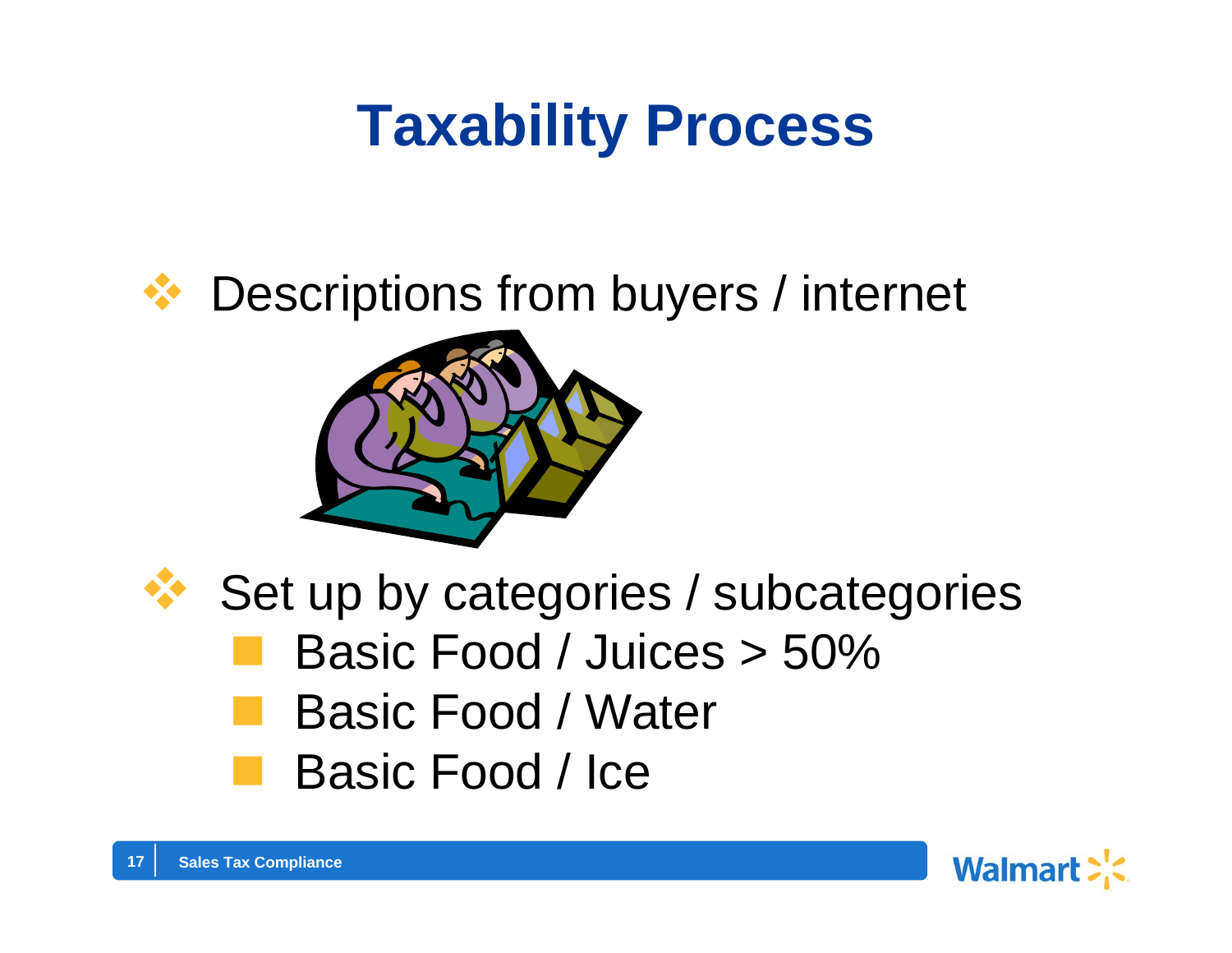### **Taxability Process**



System defaults to Taxable

- PO created to purchase item
- Buyer creates SKU number
- SKU number goes through computer system
- To Tax where item number is assigned
- From Tax Flag Setting to store receiving system
- Item arrives at stores taxed correctly





 $\overline{O}$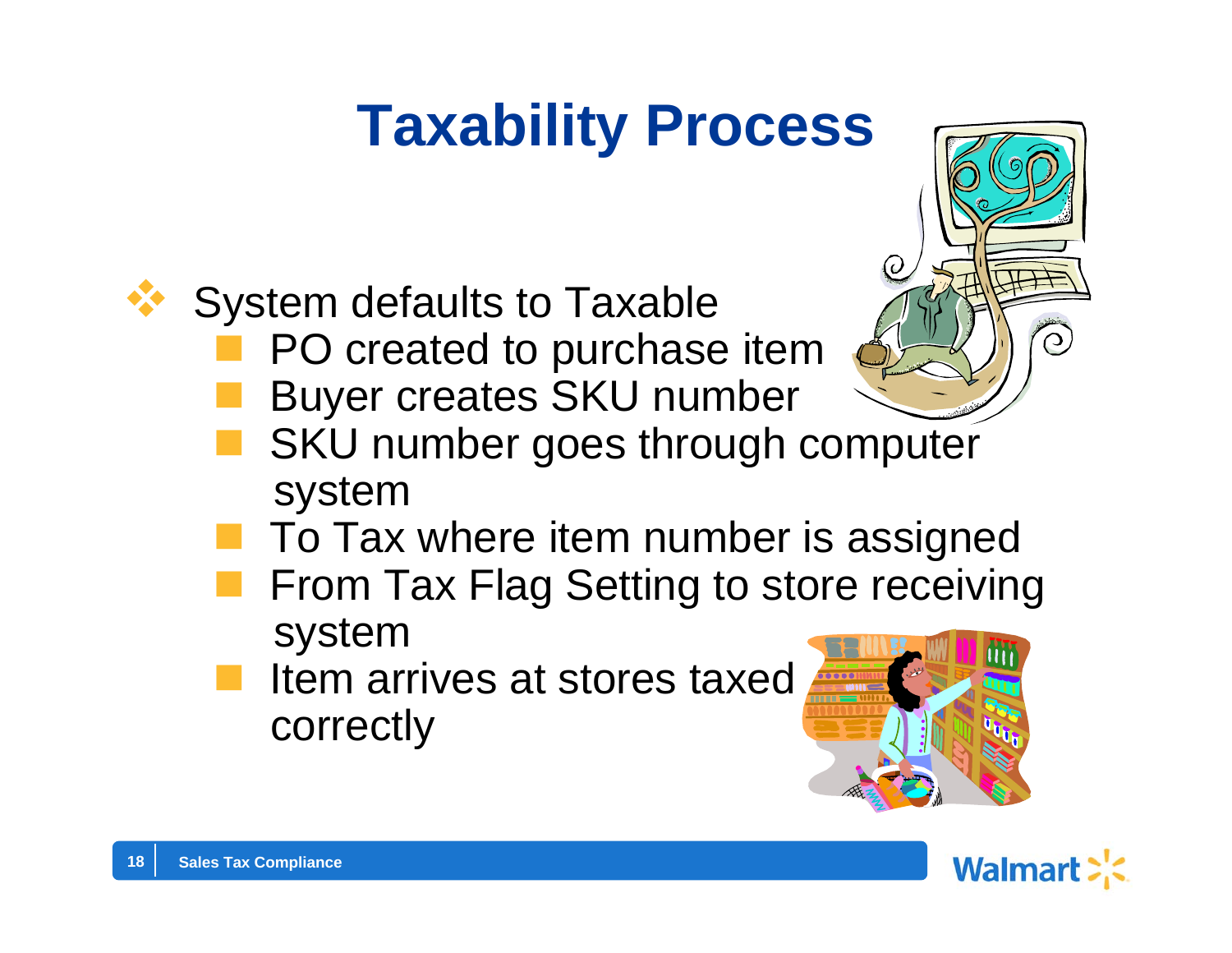### **Return Preparation**

#### **❖ Returns**

- 1,800 returns filed monthly
- Annually: last year over 23,000 returns were filed





Seven accountants trained in sales tax

Difficulty is in preparation of the return

- Complexity of return by state
- Detailed information requested by state
- Gross Sales Tax by physical location
- We prefer electronic returns

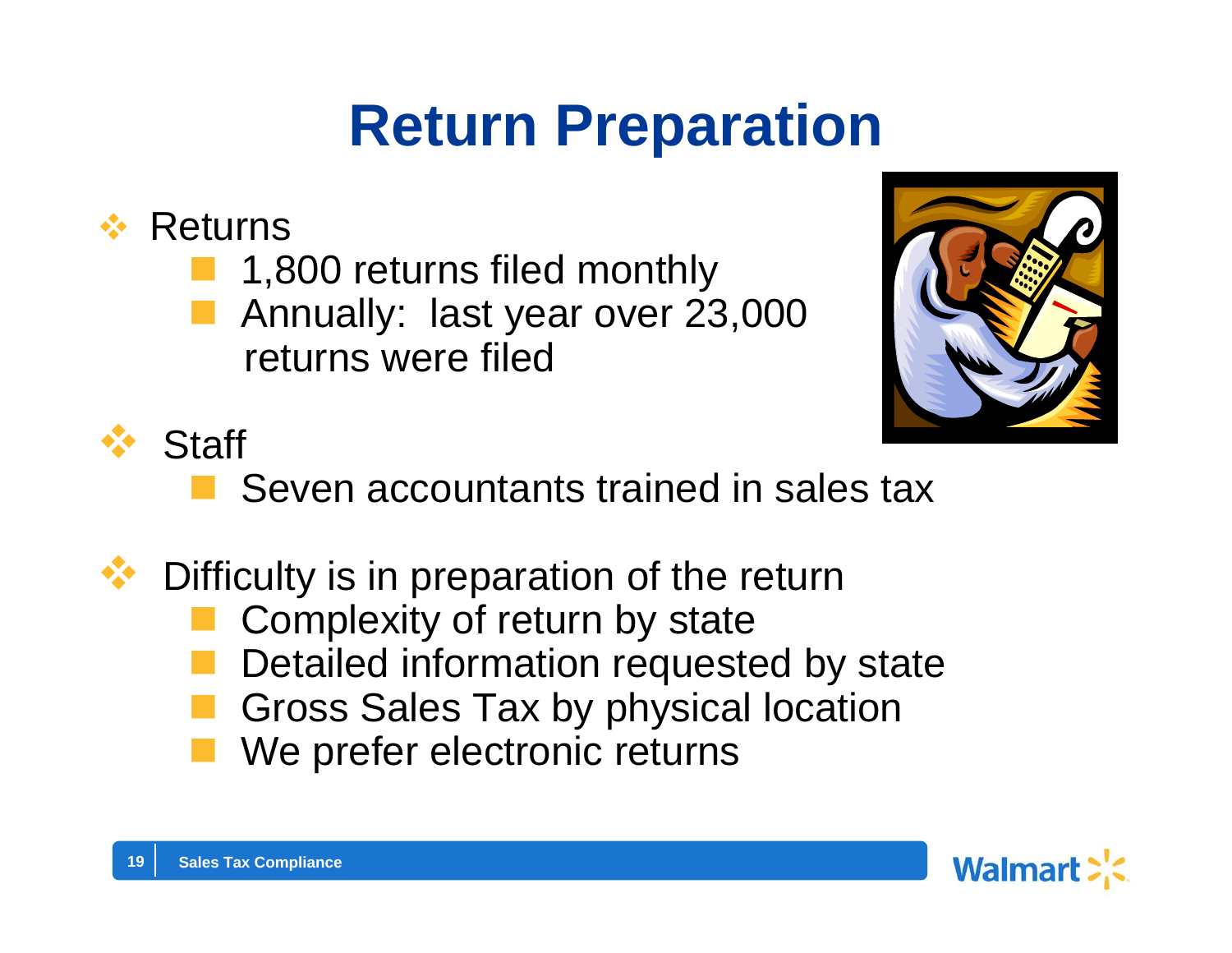# **Daily Process Return Preparation**

- 1. Tax is collected from thecustomers at the cash register
- 2. Sales report is generated in store's business office (reconciliation of cash & sales)
- 3. Sales/Tax information posted daily to the store's general ledger at home office

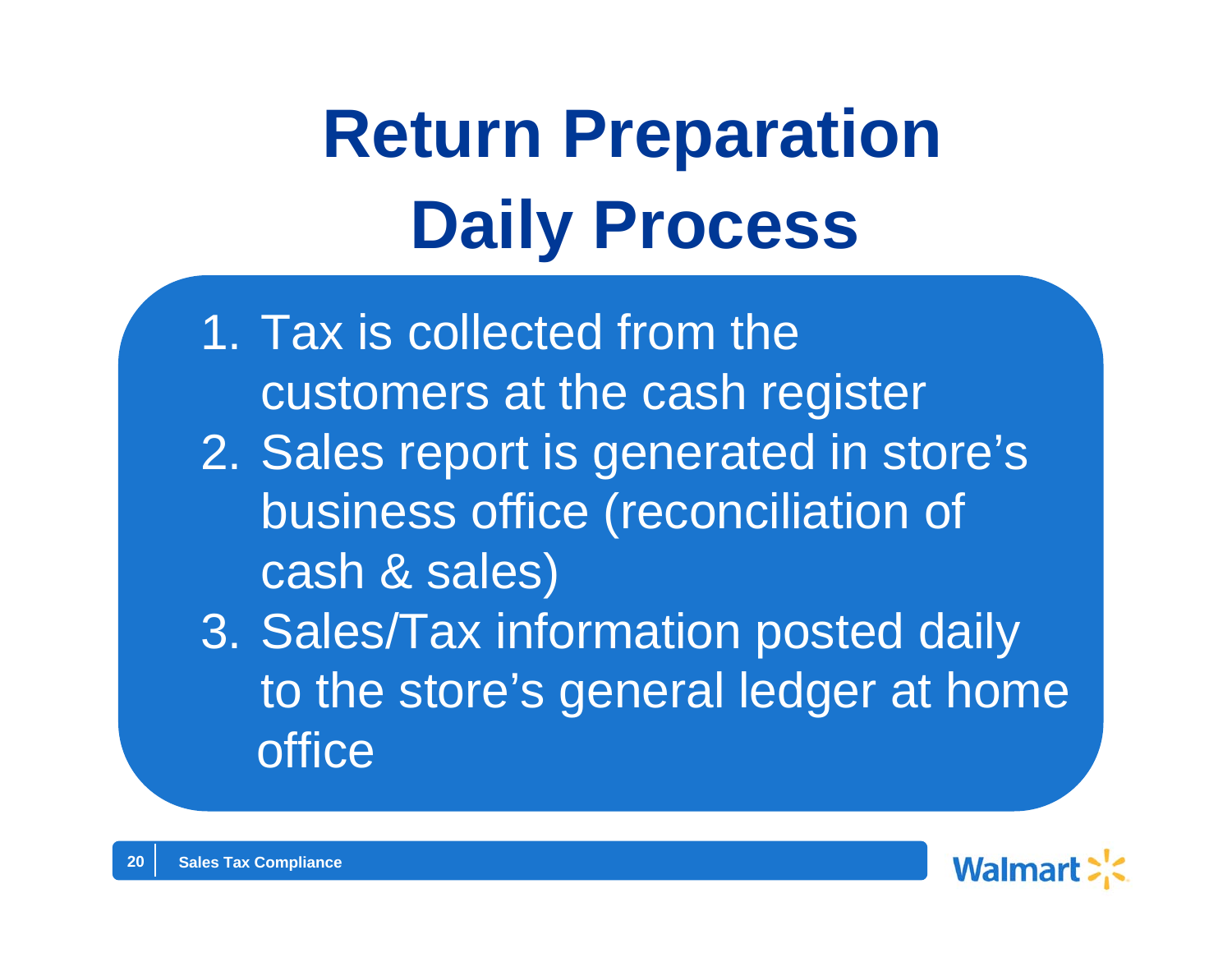# **Return Preparation Month-End Process**

Generates the "Gross Sales Summary" by state, by store **❖ Divisional sales ☆ RX sales ❖ Membership sales ❖ Service sales**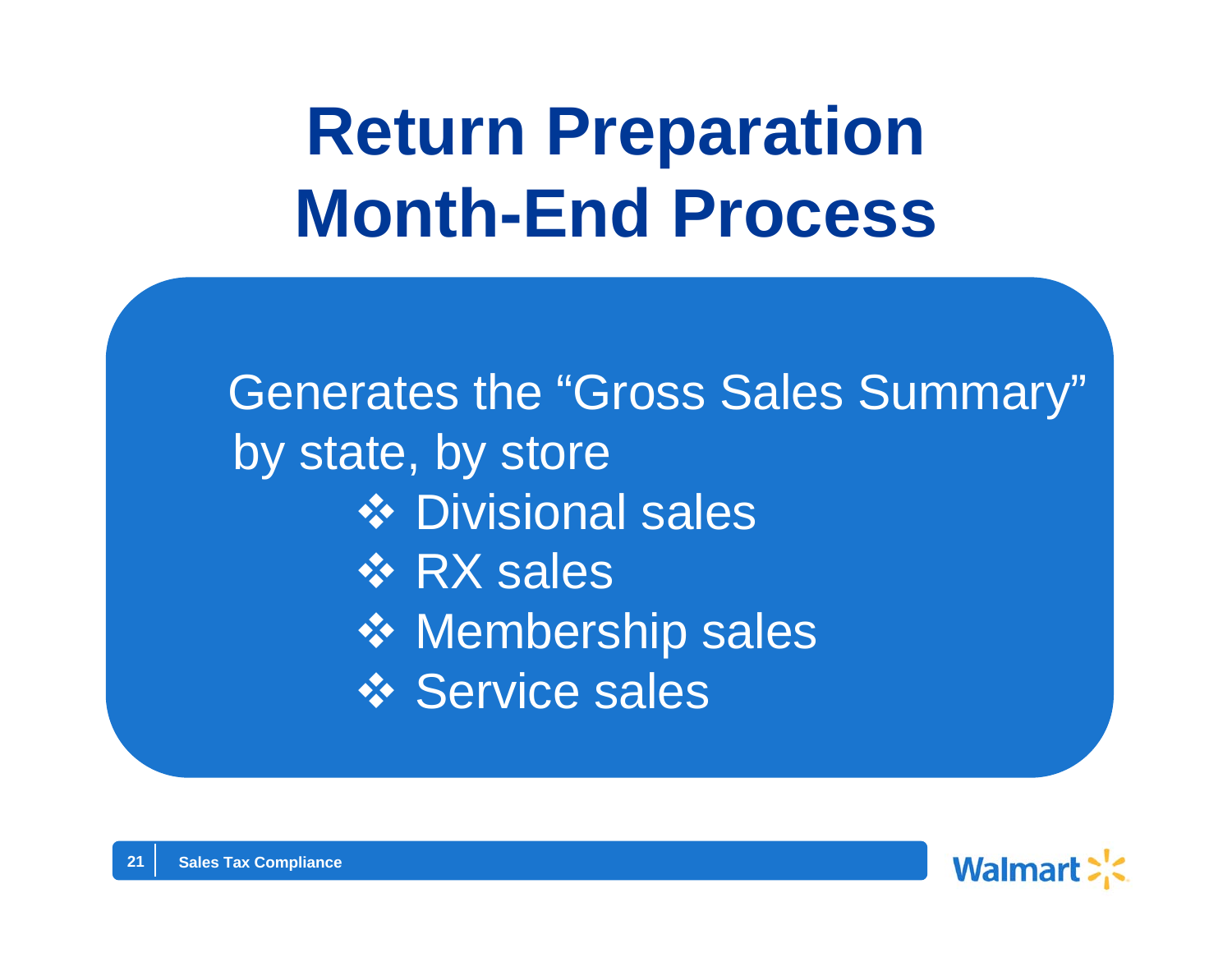# **Return Preparation Month-End Process**

Generates the "Sales Tax Report" by state, by store **❖ Gross sales ❖ Non-taxable sales ❖ Taxable sales ❖ Taxes collected**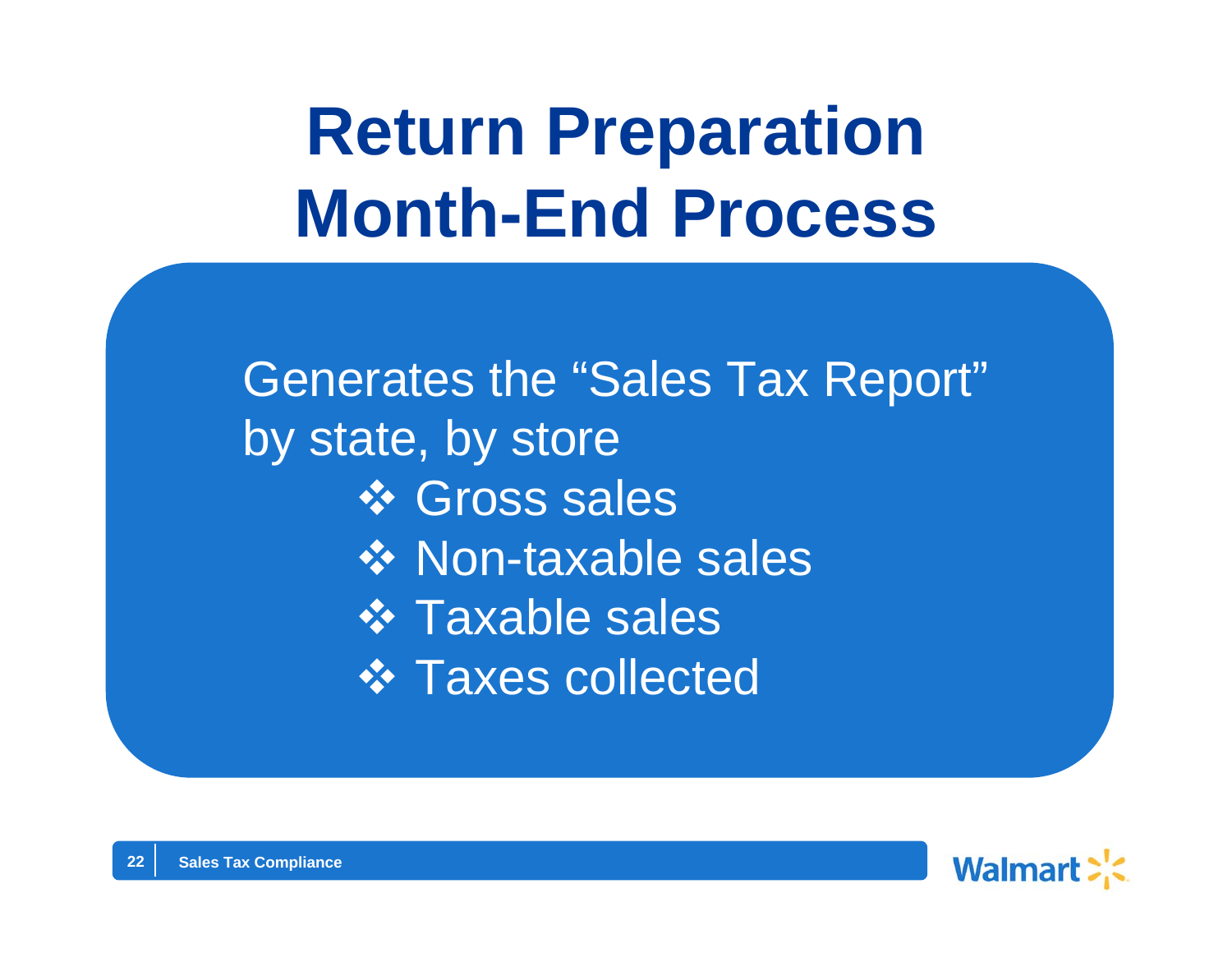### **Example of Complexity**

#### **Some states require additional disclosure:**

| 1 <sub>1</sub>              | <b>Total sales</b>              |             | \$XXX,XXX |
|-----------------------------|---------------------------------|-------------|-----------|
| 2.                          | Resale sales                    | \$XXX,XXX   |           |
| 3.                          | <b>Agricultural sales</b>       | \$XXX,XXX   |           |
| 4.                          | <b>Gasoline sales</b>           | \$ XXX,XXX  |           |
| 5.                          | <b>Government sales</b>         | \$XXX,XXX   |           |
| 6.                          | <b>Memberships</b>              | \$XXX,XXX   |           |
| 7.                          | <b>Tax-Exempt Grocery sales</b> | \$XXX,XXX   |           |
| 8.                          | Service & Installation          | \$XXX,XXX   |           |
| 9.                          | <b>Prescription Medicines</b>   | \$XXX,XXX   |           |
|                             | <b>Total Deductions</b>         | (\$XX,XXX)  |           |
|                             | Cost of TPP for use             | \$ XXX, XXX |           |
| <b>Total Taxable Amount</b> |                                 |             | \$XXX.XXX |

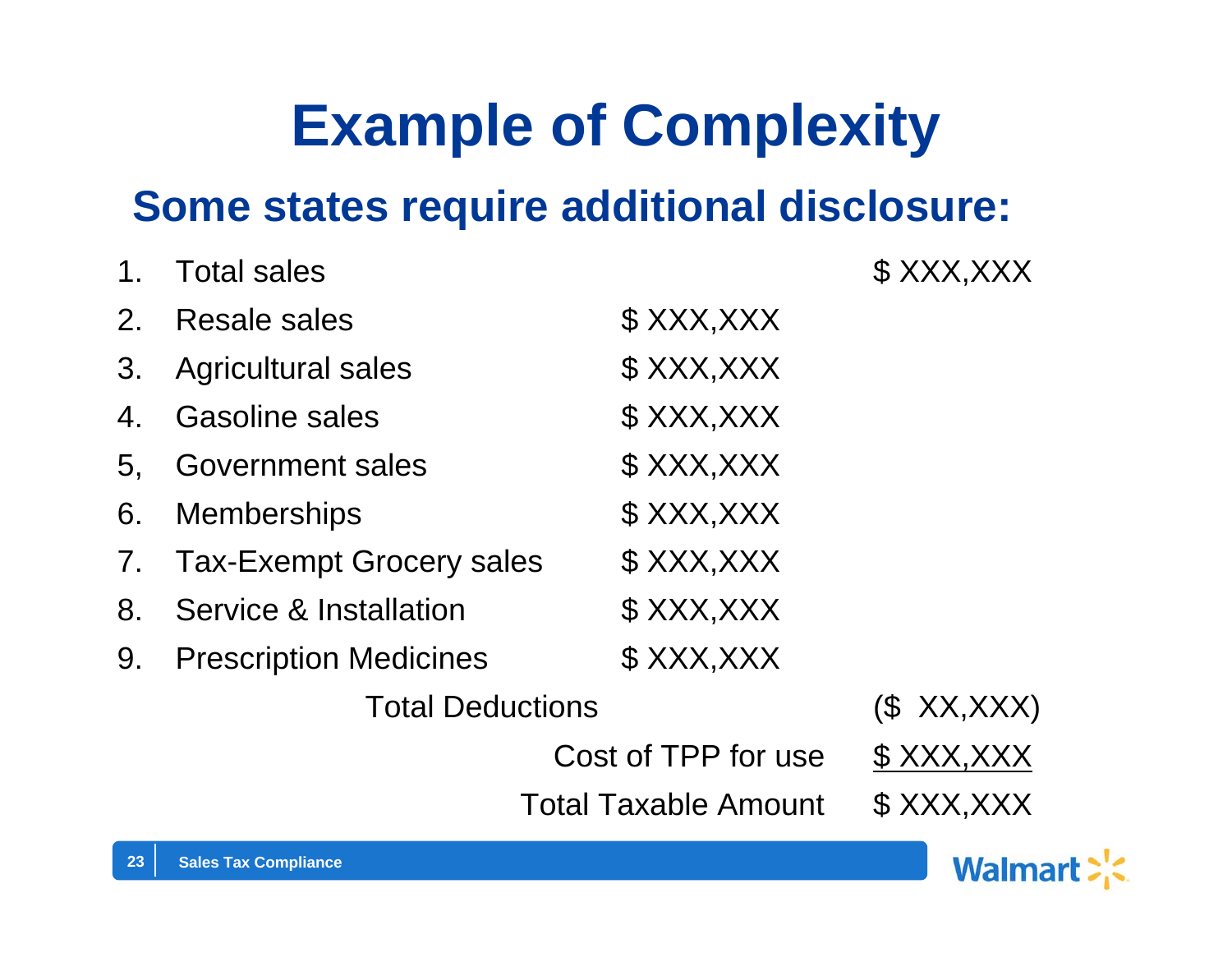#### **Complexity of Returns**

**Difficulty in correctly reporting to state, city & county:**

**AR has 146 locals on return AL requires return by jurisdiction** 

■ State returns **E** County returns ■ City returns ■ ALATAX return

 $\cdot$  **KY**, a state we like

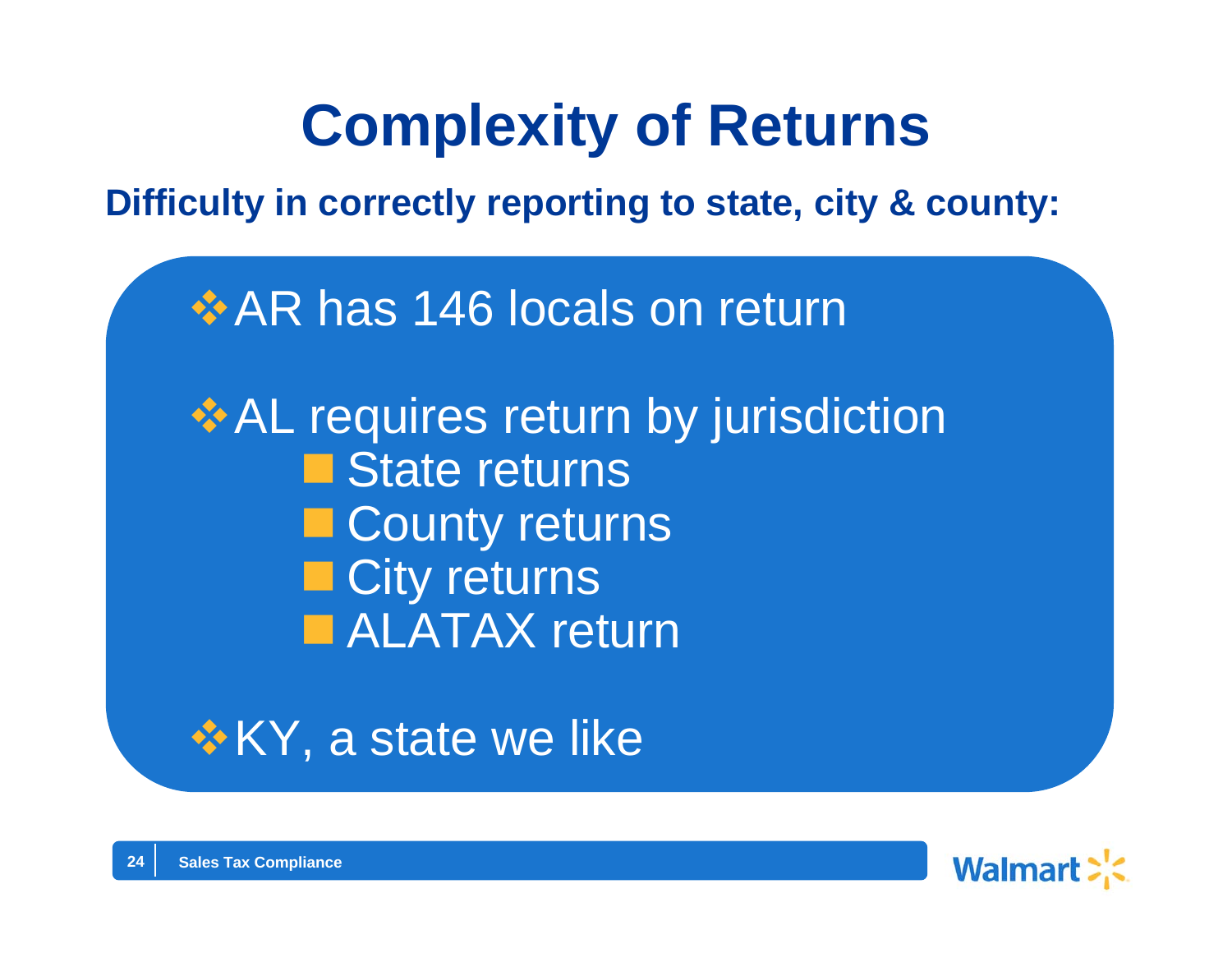#### **Complexity of Returns**

#### **Assorted return due dates:**

❖ 20<sup>th</sup> day of the month ❖ 25<sup>th</sup> day of the month ❖ 31<sup>st</sup> day of the month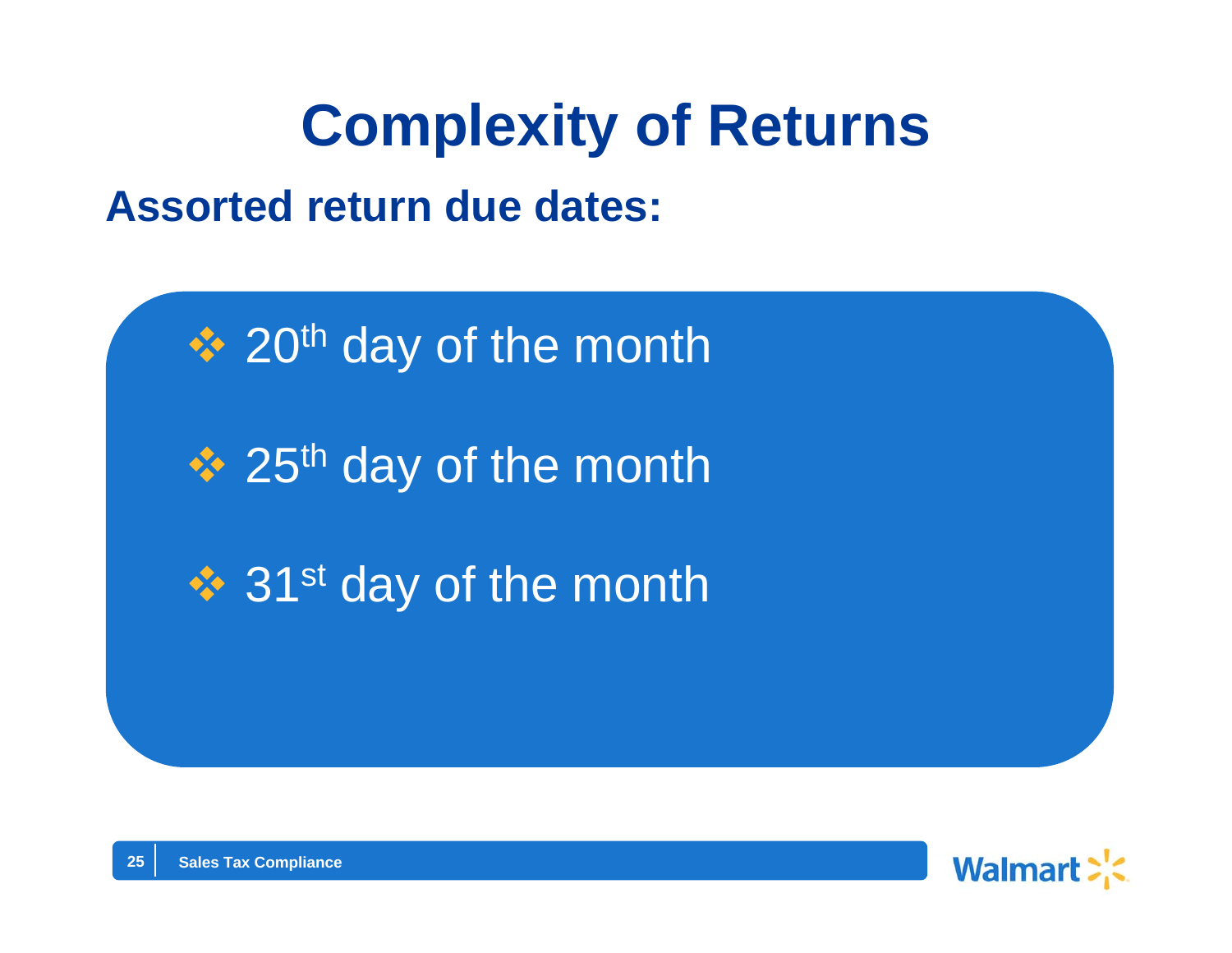### **Return Payments**

- ◆ Electronic Funds Transfer (Preferred by Wal-Mart)
	- ACH credit transfer
	- ACH debit transfer



**26**

Money Orders





 Complexity: North Dakota's May return is due in June **Even years – due June 22nd** ■ Odd years – due June 30th